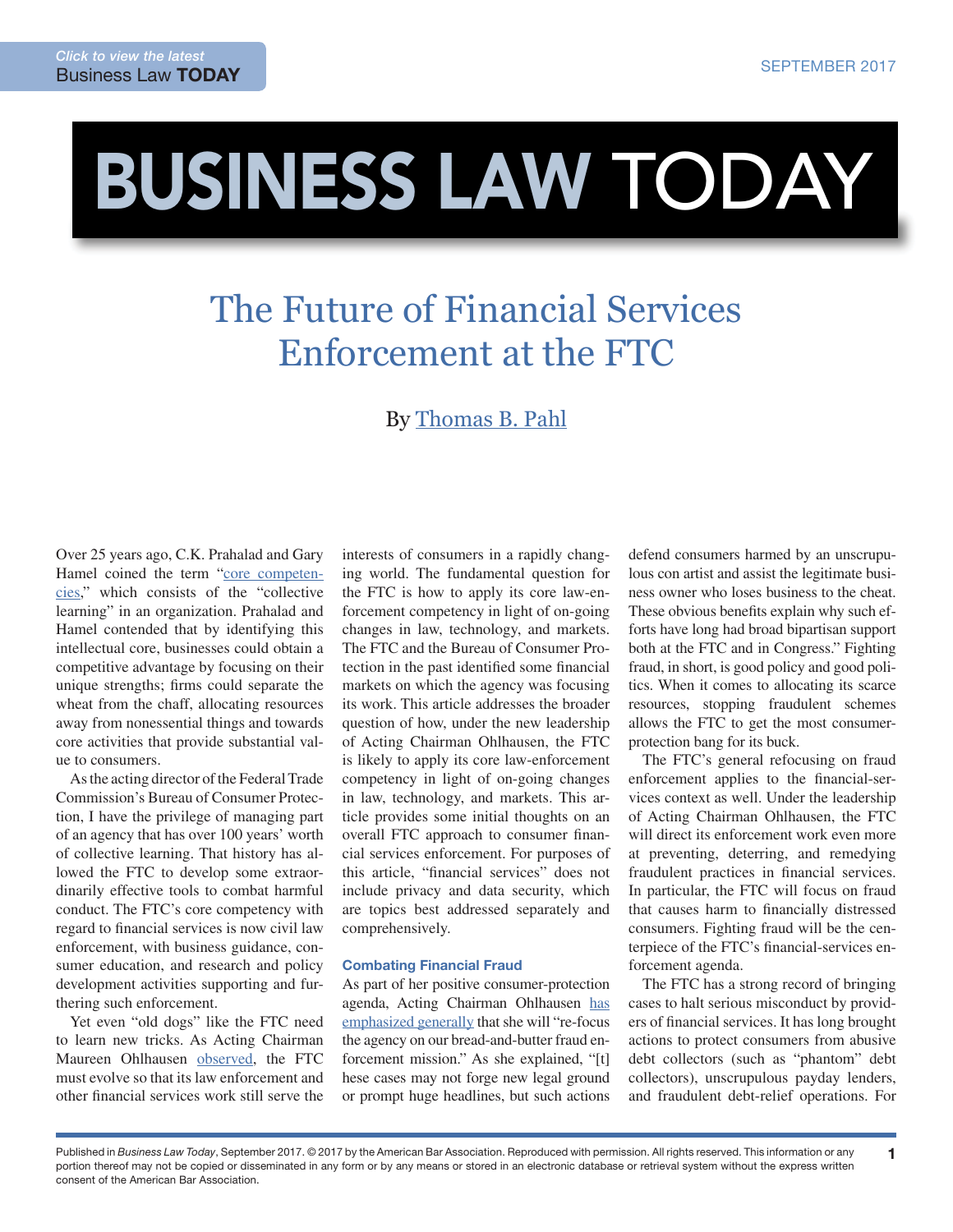example, the FTC recently brought an action against [S&H Financial Group and its](https://www.ftc.gov/enforcement/cases-proceedings/172-3125/hardco-holding-group-llc-alliance-law-group) [officers,](https://www.ftc.gov/enforcement/cases-proceedings/172-3125/hardco-holding-group-llc-alliance-law-group) alleging that they masqueraded as a law firm and used unlawful intimidation tactics in collecting debts, even going so far as to make phony claims that people would be arrested or imprisoned if a debt was not paid. In another recent action, [Stra](https://www.ftc.gov/news-events/press-releases/2017/05/ftc-stops-operators-unlawful-student-debt-relief-credit-repair)[tegic Student Solutions,](https://www.ftc.gov/news-events/press-releases/2017/05/ftc-stops-operators-unlawful-student-debt-relief-credit-repair) the FTC alleged that a student loan debt-relief operation bilked millions of dollars from consumers by falsely promising to reduce or eliminate the consumers' student loan debt and offering nonexistent credit-repair services.

The FTC will continue strong and sustained enforcement against bad actors that harm consumers of financial services; however, FTC enforcement will also target entities that support the ecosystem of fraud. These include money-transfer companies, payment processors and platforms, loan lead generators, and others that directly participate in another's fraud or provide substantial support while ignoring obvious warning signs of another's illegal activity. For example, the FTC recently announced a \$586 million [settlement against Western](https://www.ftc.gov/news-events/press-releases/2017/01/western-union-admits-anti-money-laundering-violations-settles) [Union](https://www.ftc.gov/news-events/press-releases/2017/01/western-union-admits-anti-money-laundering-violations-settles) for failing to maintain appropriate safeguards against fraud-induced money transfers and continuing to employ corrupt Western Union agents who were complicit in such fraud. In addition, in its action against AT&T, the FTC [recently refunded](https://www.ftc.gov/news-events/press-releases/2016/12/ftc-providing-over-88-million-refunds-att-customers-who-were) the company's customers more than \$88 million in allegedly unauthorized charges for third-party subscriptions to text message services for horoscopes, celebrity gossip, and other items. When companies directly participate in another's fraud or they provide substantial support to another while ignoring their fraud, they make largescale financial fraud possible. Focusing FTC law enforcement even more against these actors allocates the agency's limited resources to maximize the prevention, deterrence, and remediation of fraud.

Financial fraud is not static. Some financial frauds are of course the same frauds that the FTC has fought for many years. Scammers, however, are not only resilient, but also cunning. Fraud artists are adept at developing new schemes and locating new

and vulnerable victims. What the next generation of financial frauds will look like is unclear. What is clear is that the FTC's core competency in law enforcement, its experience in prosecuting financial fraud, and its tracking of technological changes, as discussed below, mean that the FTC is as prepared as an agency can be to combat future financial frauds, whatever they prove to be.

A critical caveat is necessary: the FTC will still bring cases against those who are not engaged in financial fraud but otherwise violate laws the FTC enforces. Some of these will be traditional cases challenging the conduct of financial service providers as unfair or deceptive in violation of Section 5 of the FTC Act, for example, challenging false or misleading claims that nonbank mortgage lenders make for their loans. Others will be traditional cases challenging the conduct of financial service providers as violating various financial services statutes and regulations the FTC enforces, such as violating the Fair Credit Reporting Act and its implementing Regulation V or the Children Online Privacy Protection Act and its implementing Children's Online Privacy Protection Act Rule. Providers of financial services should not misinterpret the FTC's refocusing on financial fraud as a license to violate other laws the FTC enforces.

#### Selection of Enforcement Targets

As the D.C. Circuit noted 30 years ago, we live in "an age of overlapping and concurring regulatory jurisdiction." *Thompson Med. Co. v. FTC*, 253 U.S. App. D.C. 18, 791 F.2d 189, 192 (D.C. Cir. 1986). Such regulatory and law-enforcement overlap, which the FTC shares with agencies such as the Consumer Financial Protection Bureau, the Federal Communication Commission, the Food and Drug Administration, and the Securities and Exchange Commission, does provide advantages. For example, knowing another agency also has jurisdiction can allow an agency to focus on, and therefore gain expertise in, certain complex areas and ensure there are no enforcement gaps between agencies' statutory boundaries.

Nonetheless, such overlap also can lead to enforcement inefficiencies and inconsistencies. To mitigate the risk of these disadvantages to regulatory and law-enforcement overlap, agencies should define their clear priorities so that sister agencies know when to act. At the same time, however, agencies should not abdicate their responsibilities in areas that may not be a priority but still fit within their statutory boundaries.

The FTC is doing just that with financial services enforcement. Although the FTC will be refocusing its enforcement on fraudulent conduct, the agency generally will be careful to select targets for which Congress has made the FTC the main federal agency enforcer or in which the FTC has extensive enforcement experience. In addition, where the FTC and another agency have concurrent enforcement authority, the Commission generally will focus on targets that are not subject to another agency's extensive supervision, examination, or other oversight. Careful FTC target selection is instrumental in ensuring that FTC law enforcement is both efficient and effective.

The FTC will make it a priority to engage in significant enforcement where Congress intended it to be the main enforcer among federal agencies. For example, the FTC is the leading federal agency enforcer under Section 5 of the FTC Act and other financial services statutes for many auto dealers—generally dealers that routinely assign financing to unaffiliated, third-party financing institutions. Other examples include the Credit Repair Organizations Act for providers of credit-repair services and the Telemarketing and Consumer Fraud and Abuse Prevention Act and its implementing Telemarketing Sales Rule for telemarketers. Given the leading role Congress assigned to the FTC under these laws to protect consumers, the agency will remain vigilant in monitoring, investigating, and prosecuting those who violate these laws.

Even where Congress has not made the FTC the primary federal agency enforcer, the FTC still may have developed substantial expertise through many years of enforcement experience. For example, over the course of 40 years, the FTC has brought numerous actions against debt collectors for violating the Fair Debt Collec-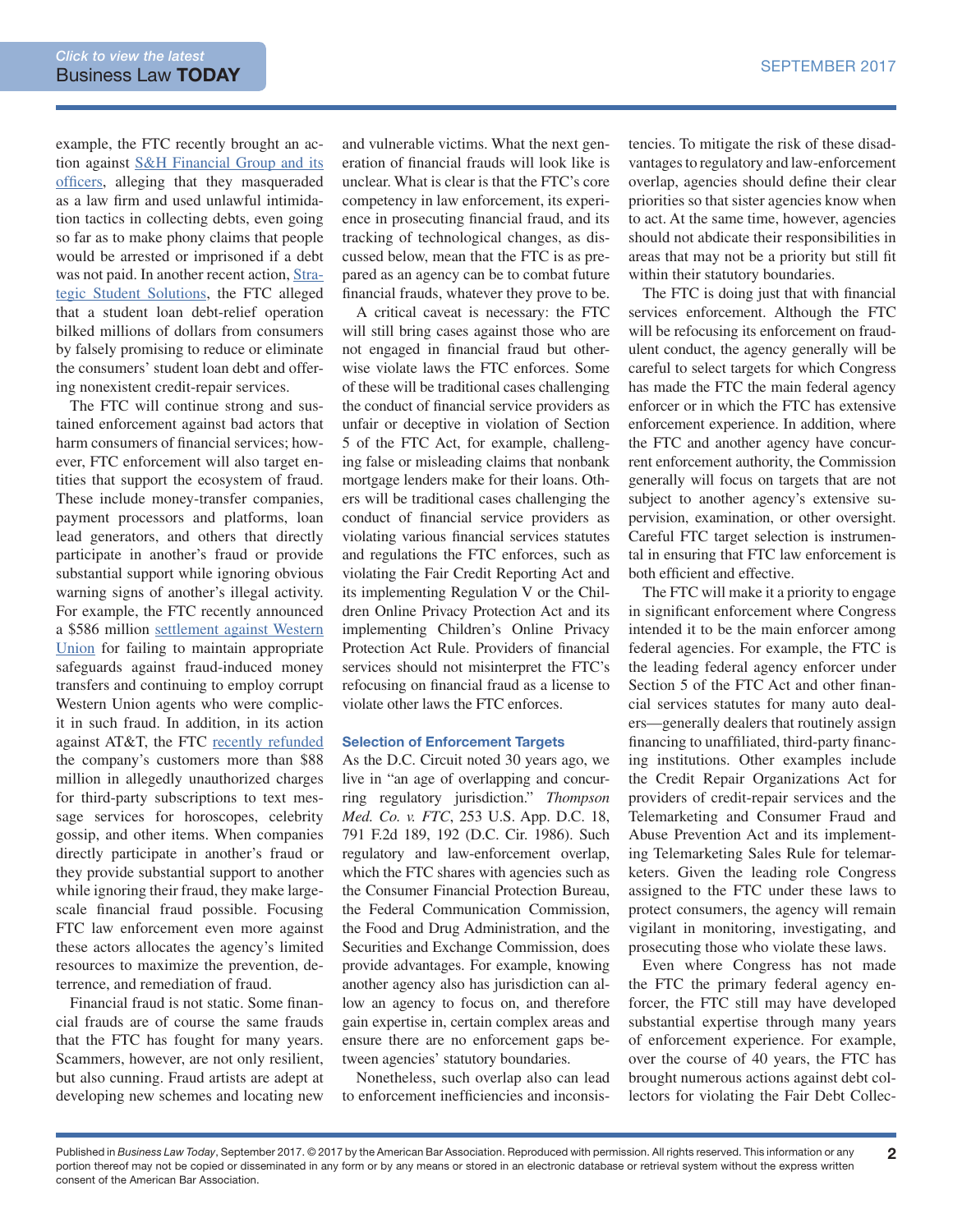tion Practices Act. The FTC also has extensive experience in bringing actions against debt-relief operations for violating Section 5 of the FTC Act and the Telemarketing Sales Rule as well as against mortgagerelief firms for violating Section 5 of the FTC Act and Regulation O. The FTC's substantial expertise with regard to these types of entities assists the agency in targeting potential wrongdoers for investigation and prosecution. It also assists the FTC in fashioning relief that is effective in remedying law violations and preventing and deterring future law violations, yet not imposing unnecessary or undue burdens on industry. Given the clear advantages of making use of its accumulated expertise, the FTC will continue to be an active enforcer over these types of entities.

Although the FTC has had concurrent enforcement with other agencies for many years in connection with a variety of financial services statutes and regulations, the Dodd-Frank Act in 2010 fundamentally reworked these schemes. In particular, under the Dodd-Frank Act, the FTC and the CFPB have concurrent enforcement authority over many nonbank financial service providers under many statutes and regulations. When faced with such concurrent enforcement authority, the FTC and the CFPB must be careful to avoid duplication and the imposition of conflicting standards. As directed by Congress, the two agencies entered into a Memorandum of Understanding (MOU) in 2012 and renewed it in 2015 to address these concerns to some extent. These MOUs fundamentally create a process by which the FTC and the CFPB can coordinate. They do not allocate financial service providers between the FTC and the CFPB where the two agencies have concurrent enforcement authority.

Nevertheless, to ensure that it allocates its enforcement resources wisely, the FTC considers the nature and scope of the CFPB's activities. For instance, the FTC generally would not expend its limited enforcement resources to focus on types of targets where the CFPB is already devoting substantial resources or has particular expertise that could be brought to bear on a specific mat-

ter. Debt-collection enforcement is a useful illustration. For larger market participants in the debt-collection market, the CFPB not only can bring enforcement actions, but also can subject firms to on-going, extensive, and burdensome supervision and examination. Given its comparative advantage in tools relative to the FTC relating to larger participants in debt-collection markets, the CFPB in many cases will be in a better position to address the consumer protection problems those debt collectors cause, although that does not necessarily mean that the enforcement actions it may bring are necessary or appropriate. Nevertheless, there still may be circumstances in which the FTC might bring law-enforcement actions against larger market participants in the debt-collection markets. Among other things, it would be appropriate for the FTC to bring an enforcement action if: (1) the FTC is investigating a group of related firms, one of which is a larger market participant; (2) a collector is close to the larger participant threshold; or (3) the action furthers other FTC priorities, as was the case with [GC Services Limited](https://www.ftc.gov/news-events/press-releases/2017/02/student-loan-debt-collector-will-pay-700000-unlawful-collection) [Partnership](https://www.ftc.gov/news-events/press-releases/2017/02/student-loan-debt-collector-will-pay-700000-unlawful-collection).

In contrast, for debt collectors that are not larger participants, the CFPB and the FTC both can bring law-enforcement actions, but neither can subject these debt collectors to supervision and examination. For these collectors, the FTC certainly is in a good position to address the consumer protection problems they cause, given its strong record of accomplishment in bringing cases involving these debt collectors, and the FTC will continue to bring cases against these collectors where appropriate.

#### Responding to Fintech

Refocusing on financial fraud and on targets where FTC enforcement will capitalize on its authority and experience is a sound approach for today, but what about tomorrow? To be effective, FTC financial services law enforcement must be flexible enough to adapt quickly to changes in markets and technology, especially so-called Fintech.

Fintech has certainly arrived. A myriad of technological developments has and will

continue to rapidly transform the financial services sector to make it much more efficient. Fintech development implicates many financial products and services, such as credit scoring, peer-to-peer lending, blockchain transaction recording, smartphone payments, etc. A financial services enforcement agenda must account and prepare for the impact of Fintech on consumers of financial goods and services.

Fortunately, the FTC has vast experience in assessing technological and market developments that are likely to affect consumers, and of changing course to ensure its tools (especially law enforcement) to protect consumers remain effective. Since Congress gave it the authority in 1937 to prevent unfair and deceptive acts and practices, the FTC has applied these concepts successfully to business conduct involving a plethora of new technologies, such as communication technologies like television, faxes, cell phones, e-mail, text messages, social media, etc. The FTC has done so through combining research and policy development, business guidance, consumer education, and enforcement.

Consistent with past practice and prudence, the FTC is engaged in extensive research and dialogue with stakeholders relating to Fintech to assess how to protect consumers in connection with Fintech, while avoiding policies and enforcement that would chill or hinder Fintech or impose unnecessary or undue burdens on Fintech firms. For example, the FTC has held three forums on several Fintech topics, such as marketplace lending, crowdfunding, peer-to-peer payment systems, artificial intelligence, and blockchain. The FTC also recently announced its Debt Collection Fintech Initiative. As part of this initiative, the FTC is engaging in outreach with industry and consumer groups, conducting research, and taking other steps to continue building expertise on the use of existing and emerging technologies in debt collection. The agency will be exploring the costs and benefits to consumers and businesses of such technologies, including whether it can combat fraud and other harmful conduct, e.g., phantom debt collection.